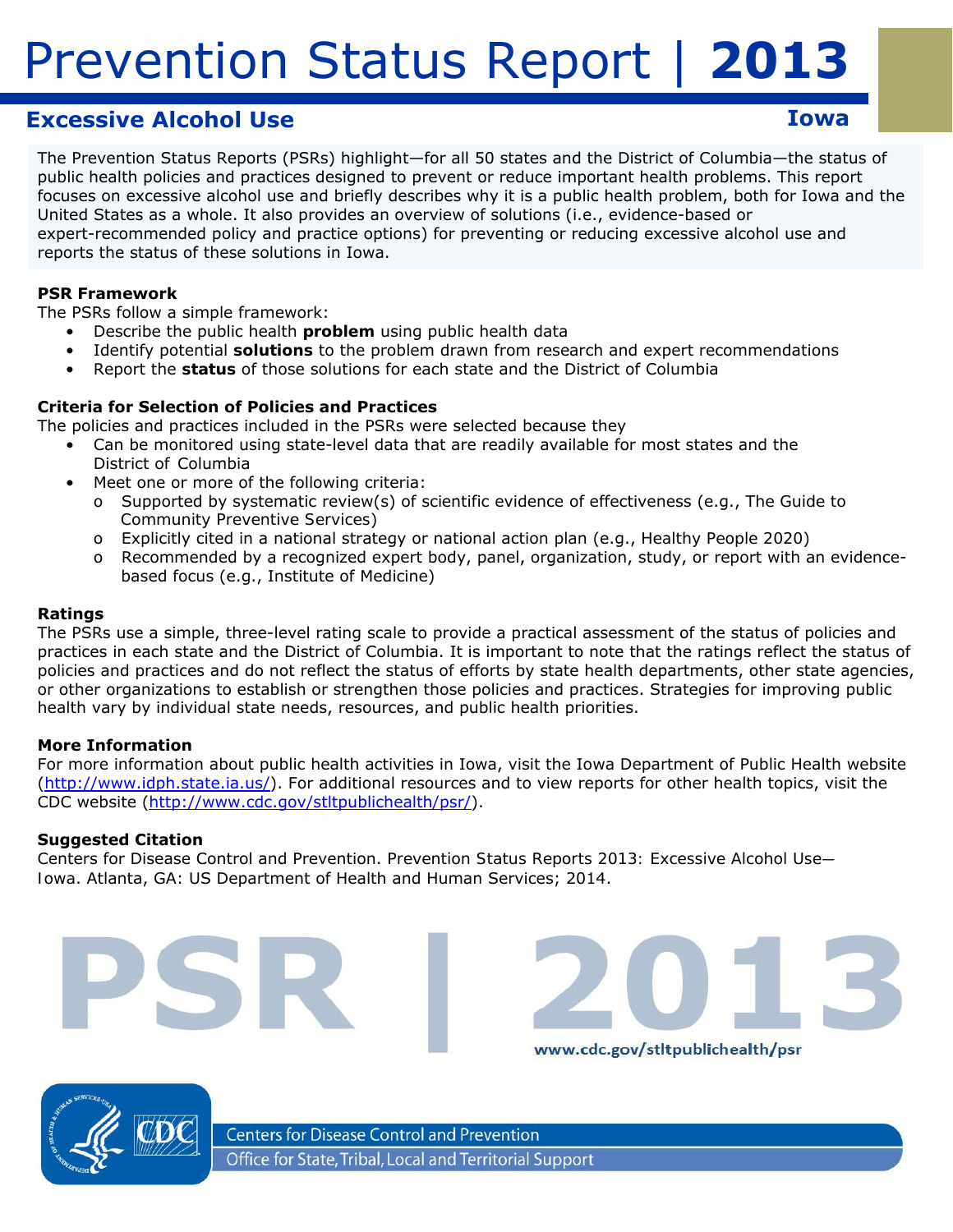## **Excessive Alcohol Use Iowa**

**Public Health Problem** 

Excessive alcohol use is responsible for about 88,000 deaths and 2.5 million years of potential life lost in the United States each year (1). Binge drinking (five or more drinks per occasion for men or four or more drinks per occasion for women) is responsible for more than half the deaths and two-thirds of the years of potential life lost resulting from excessive alcohol use (2).

Excessive drinking results in 775 deaths and 19,885 years of potential life lost each year in Iowa (1).

In Iowa, 23.1% of adults and 23.0% of high school students reported binge drinking in 2011 (3,4).

Excessive alcohol use cost the United States \$223.5 billion, or \$1.90 per drink consumed, in 2006 as a result of lost workplace productivity, healthcare expenses, and crime (5). In Iowa, excessive alcohol use cost \$1.8 billion, or \$1.64 per drink (6).



Source: Behavioral Risk Factor Surveillance System (3)



Source: Behavioral Risk Factor Surveillance System (3)



Source: Youth Risk Behavior Surveillance System (4) Note: Iowa data were not available for one or more years from the source used for this chart. Similar data may be available from another national or state source.



**Alcohol consumption per person aged ≥14 (in gallons)** 

Source: Alcohol Epidemiologic Data System (7)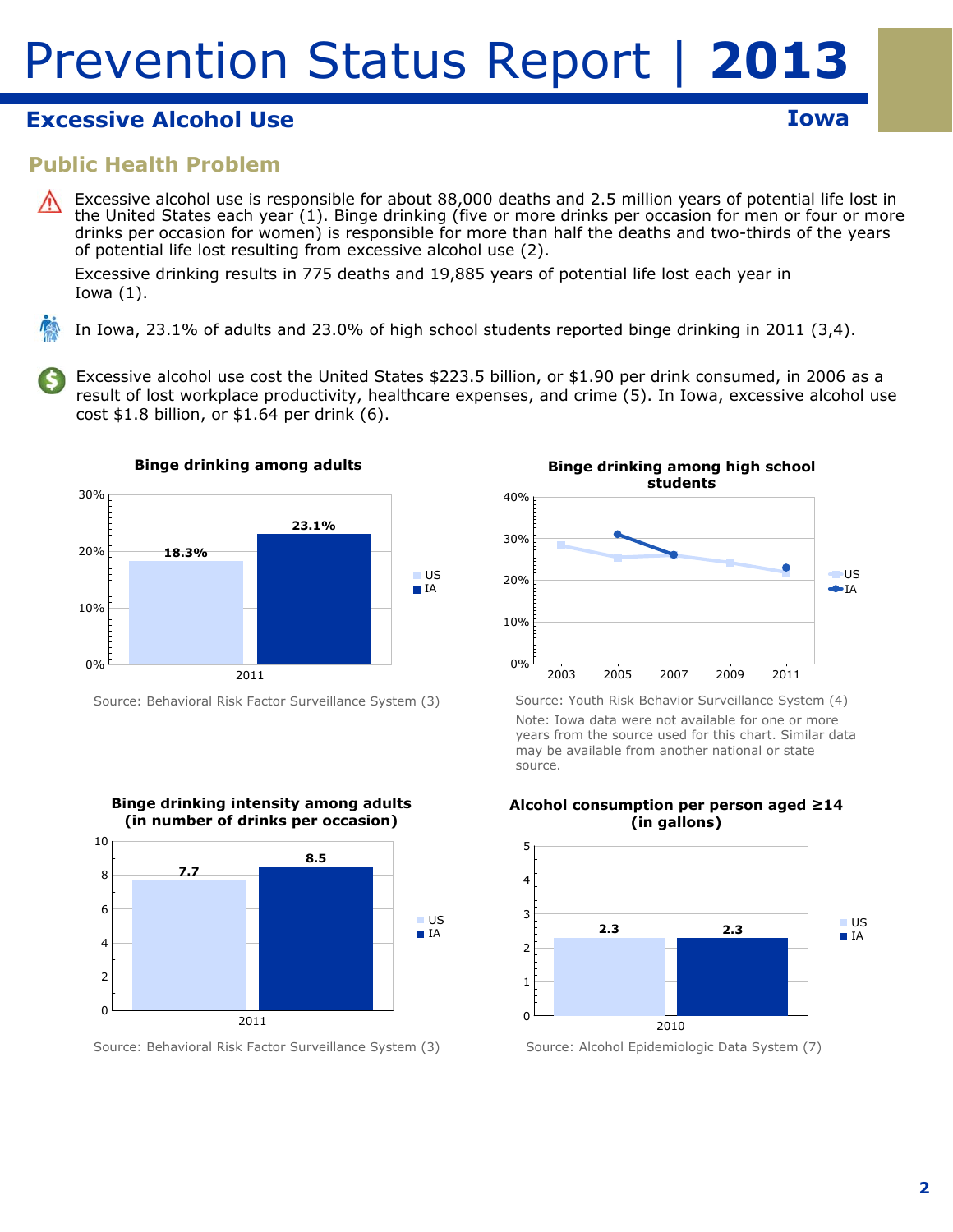## **Excessive Alcohol Use Iowa**

## **Policy and Practice Solutions**

This report focuses on policies and practices recommended by the Community Preventive Services Task Force on the basis of scientific studies supporting their effectiveness in reducing excessive alcohol consumption and related harms (8). These policies and practices include 1) increasing alcohol excise taxes (e.g., state taxes on beer, distilled spirits, and wine); 2) having commercial host (dram shop) liability laws; and 3) regulating alcohol outlet density (8–10). Other strategies supported by scientific evidence include avoiding further privatization of retail alcohol sales and providing adults (including pregnant women) with screening and brief intervention for excessive alcohol use (11,12). For information about why certain alcohol-related indicators were selected, and for links to additional data and resources, visit the CDC website (http://www.cdc.gov/stltpublichealth/psr/alcohol/).

## **Status of Policy and Practice Solutions in Iowa**

### **State beer tax**

#### **As of January 1, 2012, Iowa's excise tax per gallon of beer was \$0.19 (13).**

*Task Force on Community Preventive Services recommendation:*  Increase alcohol excise taxes. Studies show that a 10% increase in the price of beer would likely reduce beer consumption by approximately 5% (8).

| Red    | \$0.00-\$0.49 per gallon |
|--------|--------------------------|
| Yellow | \$0.50-\$0.99 per gallon |
| Green  | $\geq$ \$1.00 per gallon |
|        | Rating State beer tax    |

### **State distilled spirits tax**

**As of January 1, 2012, Iowa directly controlled the sale of distilled spirits at the retail and/or wholesale levels. State prices for distilled spirits combined both markups and taxes, so tax rates for this beverage type could not be determined (14).** 

*Task Force on Community Preventive Services recommendation:*  Increase alcohol excise taxes. Studies show that a 10% increase in the price of distilled spirits would likely reduce distilled spirits consumption by approximately 8% (8).

#### **State wine tax**

#### **As of January 1, 2012, Iowa's excise tax per gallon of wine was \$1.75 (15).**

*Task Force on Community Preventive Services recommendation*: Increase alcohol excise taxes. Studies show that a 10% increase in the price of wine would likely reduce wine consumption by approximately 6% (8).

### **Commercial host (dram shop) liability laws**

#### **As of January 1, 2011, Iowa had commercial host liability with major limitations (16,17).**

*Task Force on Community Preventive Services recommendation*: Presence of commercial host (dram shop) liability for sale or service to either underage patrons or intoxicated adults. Evidence shows these laws are associated with a reduction in alcohol-related harms, including a median 6.4% reduction in deaths from motor vehicle crashes (9).

|               | Rating State distilled spirits tax |
|---------------|------------------------------------|
| Green         | $\ge$ \$8.00 per gallon            |
| <b>Yellow</b> | \$4.00-\$7.99 per gallon           |
| Red           | \$0.00-\$3.99 per gallon           |

|  |        | Rating State wine tax     |
|--|--------|---------------------------|
|  | Green  | $\ge$ \$2.00 per gallon   |
|  | Yellow | $ $1.00-$1.99$ per gallon |
|  | Red    | \$0.00-\$0.99 per gallon  |

|       | Rating State had                                                  |
|-------|-------------------------------------------------------------------|
| Green | Commercial host liability with no<br>major limitations            |
|       |                                                                   |
|       | <b>Yellow Commercial host liability</b><br>with major limitations |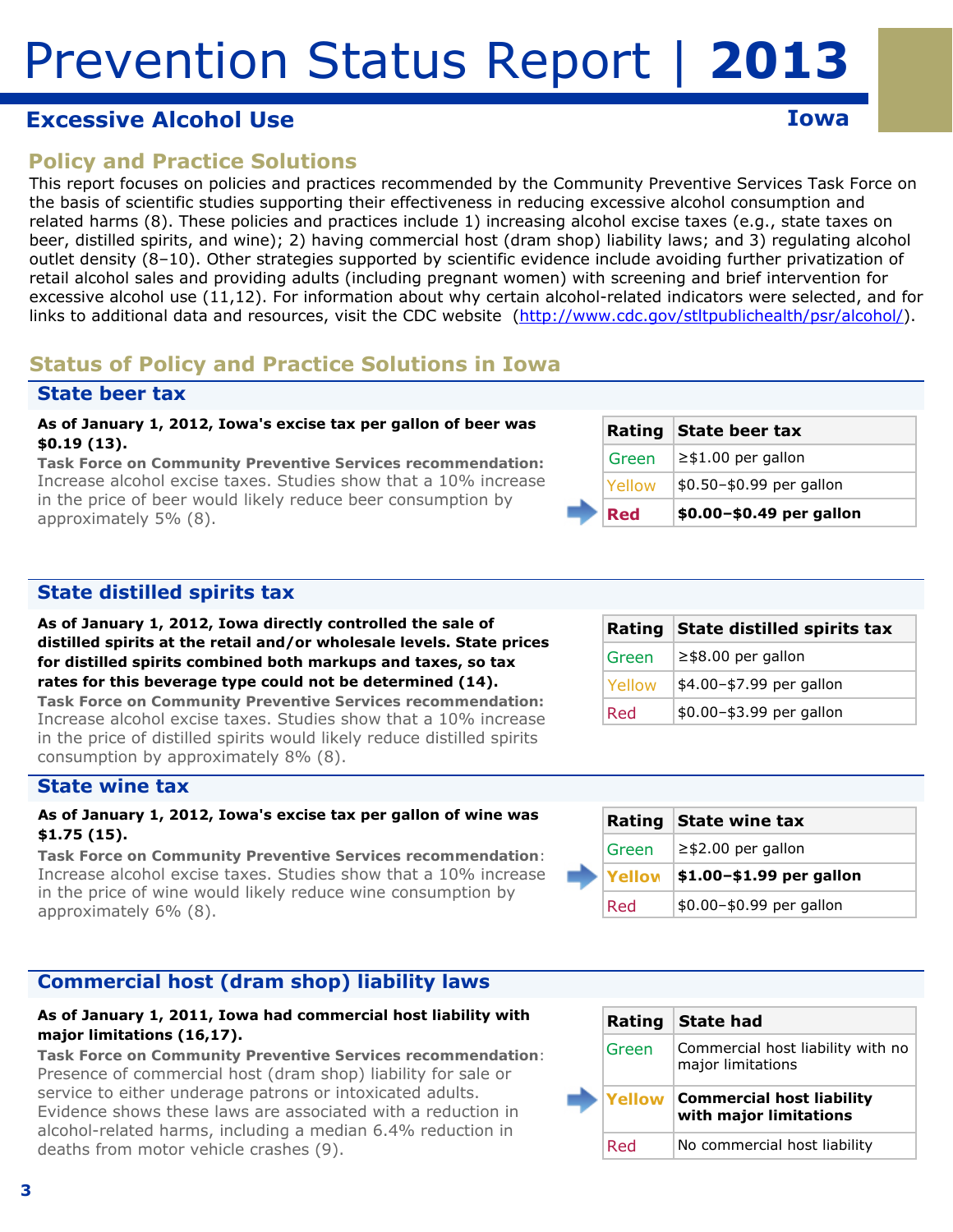## **Excessive Alcohol Use Iowa**

### **Local authority to regulate alcohol outlet density**

#### **As of January 1, 2012, Iowa had exclusive state alcohol retail licensing but with local zoning authority (18).**

*Task Force on Community Preventive Services recommendation*: Use regulatory authority (e.g., through licensing and zoning) to limit alcohol outlet density. Evidence shows greater alcohol outlet density is associated with excessive drinking and related harms, including injuries and violence (10). Local control allows communities to better address density problems (18).

|  | Rating        | State had                                                                                             |
|--|---------------|-------------------------------------------------------------------------------------------------------|
|  | Green         | Exclusive local or joint<br>state/local alcohol retail<br>licensing                                   |
|  | <b>Yellow</b> | Exclusive state alcohol retail<br>licensing with local zoning<br>authority or other mixed<br>policies |
|  | Red           | Exclusive state alcohol retail<br>licensing                                                           |

### **Simplified Rating System**

A more detailed explanation of the rating system for excessive alcohol use is available at http://www.cdc.gov/stltpublichealth/psr/alcohol/.

#### **Green**

The policy or practice is established in accordance with supporting evidence and/or expert recommendations. Higher tax levels are rated green.

#### **Yellow**

The policy or practice is established in partial accordance with supporting evidence and/or expert recommendations. Intermediate tax levels are rated yellow.

#### **Red**

The policy or practice is either absent or not established in accordance with supporting evidence and/or expert recommendations. Lower tax levels are rated red.

## **Indicator Definitions**

**State beer tax:** The excise tax rate, in dollars per gallon, imposed by the state on beer containing 5% alcohol by volume. State beer excise tax does not include any additional taxes, such as those based on price rather than volume (e.g., ad valorem or sales taxes) that states may have implemented at the wholesale or retail level. State beer taxes ranged from \$0.02 to \$1.07 across states for which excise tax data were available.

**State distilled spirits tax:** The excise tax rate, in dollars per gallon, imposed by the state on distilled spirits containing 40% alcohol by volume. State distilled spirits excise tax does not include any additional taxes, such as those based on price rather than volume (e.g., ad valorem or sales taxes) that states may have implemented at the wholesale or retail level. State distilled spirits taxes ranged from \$1.50 to \$14.25 across states for which excise tax data were available. For states with different tax rates for distilled spirits sold off-sale (e.g., at liquor stores) and on-sale (e.g., at restaurants), the off-sale tax rate has been reported.

**State wine tax:** The excise tax rate, in dollars per gallon, imposed by the state on wine containing 12% alcohol by volume. State wine excise tax does not include any additional taxes, such as those based on price rather than volume (e.g., ad valorem or sales taxes) that states may have implemented at the wholesale or retail level. State wine taxes ranged from \$0.11 to \$2.50 across states for which excise tax data were available.

**Commercial host (dram shop) liability laws:** Laws that hold alcohol retailers liable for alcohol-attributable harms (e.g., injuries or deaths resulting from alcohol-related motor vehicle crashes) caused by patrons who were illegally sold or served alcohol because they were either intoxicated or under the minimum legal drinking age of 21 years at the time of sale or service. State commercial host liability laws are considered to have major limitations if they 1) cover underage patrons or intoxicated adults but not both, 2) require increased evidence for finding liability, 3) set limitations on damage awards, or 4) set restrictions on who may be sued.

 in its geographic area. **Local authority to regulate alcohol outlet density:** The extent to which a local government can implement zoning (land use) or licensing controls over the number of alcohol retailers (e.g., bars, restaurants, liquor stores)